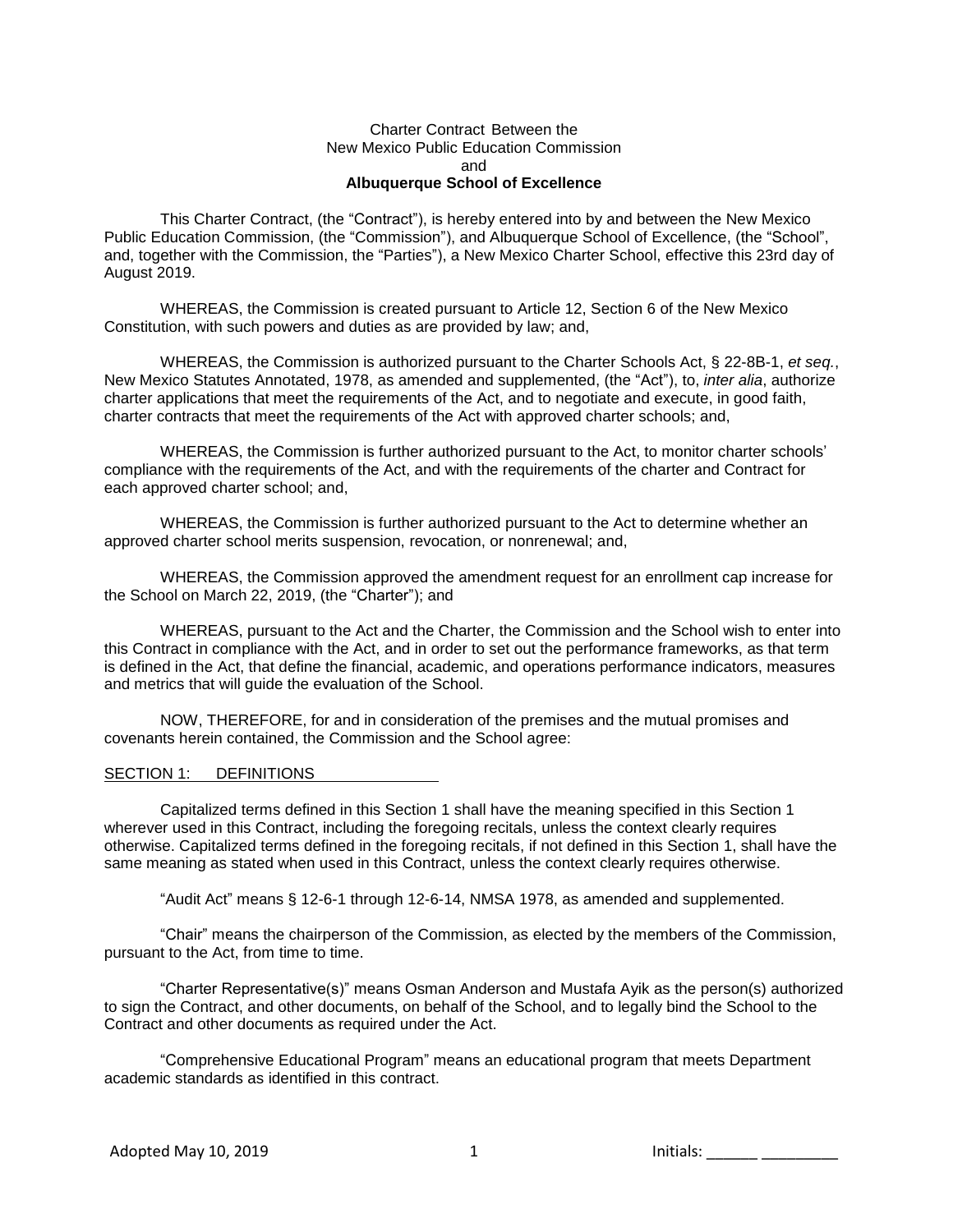"Compulsory School Attendance Law" means the compulsory school attendance law set out at § 22-12-1 through 22-12-9, NMSA 1978, as amended and supplemented.

"Corrective Action Plan" means a plan developed by the School and submitted to the Commission to remedy operational, or financial violations or problems.

"Criminal Offender Employment Act" means the criminal offender employment act set out at § 28-2- 1, *et seq.*, NMSA 1978, as amended and supplemented.

"Days" means calendar days.

"Department" means the Public Education Department of the State of New Mexico, and its successors.

"Division" means the Charter School Division of the Department, and its successors.

"Effective Date" means the effective date of this Contract, which is, August 23, 2019 found on the first page of this Contract.

"Facility" or "Facilities" means the facilities, including without limitation, all buildings classrooms, and other spaces owned or leased by the School, and used by the School, its staff, teachers, and students, for educational and recreational purposes, and other purposes connected with the Mission of the School.

"Governing Body" means the governing body of the School, and any successor thereto.

"Head Administrator" means a Charter Representative, as defined herein, who is also a licensed school administrator.

"Instructional Hours" means mandatory instructional time during which students are engaged in a School-directed program, and for which the School enforces the Compulsory School Attendance Law.

"Mission" means the educational and pedagogical mission of the School, as set out in Section 4.1 herein.

"NMAC" means the New Mexico Administrative Code, as amended and supplemented from time to time.

"NMSA, 1978" means the New Mexico Statutes Annotated, 1978 compilation, as amended and supplemented from time to time.

"Procurement Code" means §13-1-101, *et seq.*, NMSA 1978, as amended and supplemented from time to time.

"Public School Finance Code" means § 22-8-1, *et seq.*, NMSA 1978, as amended and supplemented from time to time.

"School Improvement Plan" means a plan developed by the School and submitted to the Commission to remedy academic performance.

"Secretary" means the Secretary of the Department, and his or her duly appointed successors.

"State" means the State of New Mexico.

"Term" means the term of this Contract, as set forth in Section 3, herein.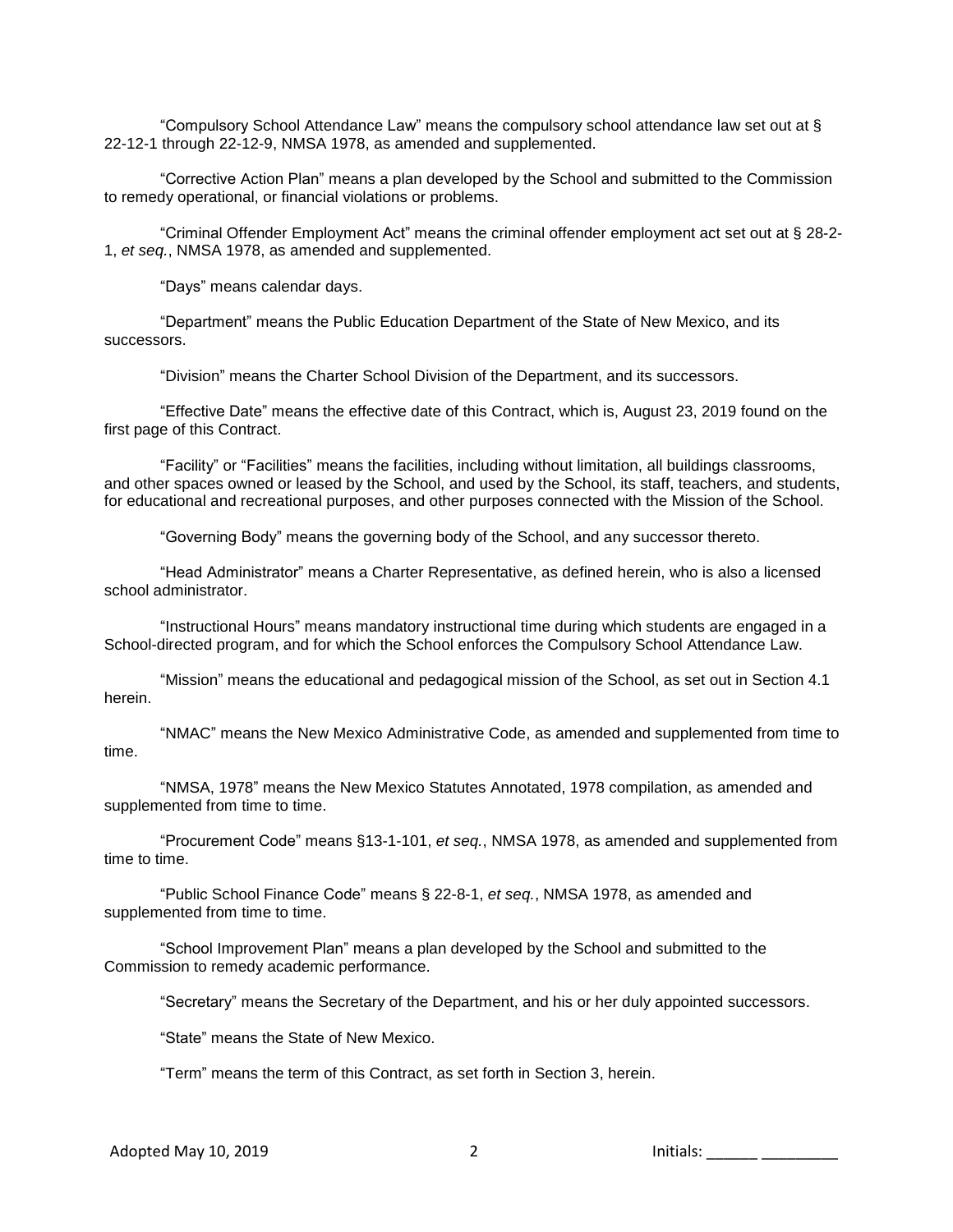## SECTION 2: SCOPE

- 1. This Charter Contract is entered into between the School and the Commission for the purpose of establishing a charter school to operate at the site(s) listed in Section 4.11 of this Contract.
- 2. The person authorized to sign and act on behalf of the Commission is the Chair, or such person as the Chair may lawfully designate from time to time.

The person(s) authorized to sign on behalf of the Charter School is/are the Charter Representative(s).The Charter Representative(s) affirm(s) as a condition of this Charter, that he/she is (one of) the above-described representative(s) of the Charter School and has the authority to enter into this Charter on behalf of the Charter School.

- i. The Charter School must maintain one or more Charter Representative(s), including one Charter Representative who is a Head Administrator, and provide contact information to the Commission within 30 days of the change of a Charter Representative(s).
- ii. The Commission shall direct all communication with regard to the Charter and the Contract to the Charter Representative(s).
- iii. The Charter Representative(s) shall respond to written communication from the Commission within the timeframe specified in the communication, which shall be no less than three business days absent exigent circumstance.
- 3. The Charter School is a public entity of the State of New Mexico, subject to all laws and regulations applicable to public entities.

## SECTION 3: TERM

1. The term of this Contract shall be in full force and effect until **June 30, 2020.** The Contract will not automatically be renewed or extended; the Contract may be renewed by the Commission upon timely application by the School pursuant to the Act, and upon such terms and conditions as the Commission deems appropriate under the Act.

#### SECTION 4: REPRESENTATIONS, COVENANTS, AND WARRANTIES

- 1. **Purpose**: The School shall operate a public school consistent with the terms of the Charter and the Contract, and all applicable laws; shall achieve student outcomes according to the educational standards established by law, this Charter and Contract; and shall be governed and managed in a financially prudent manner.
- 2. **Mission**: The Charter School shall implement the mission identified below and shall report on the implementation of that mission in the manner described below.
	- i. The mission of Albuquerque School of Excellence is to provide a safe and collaborative environment which will cultivate the academic and social development of its students by emphasizing math, science, and technology for the purpose of students setting and meeting higher education goals.
	- ii. The Charter School shall report on the implementation of its mission in the following manner:
		- a. Annually during the performance review visit required by the Act, as evaluated through the site visit team's observations and the school's response to any such observations;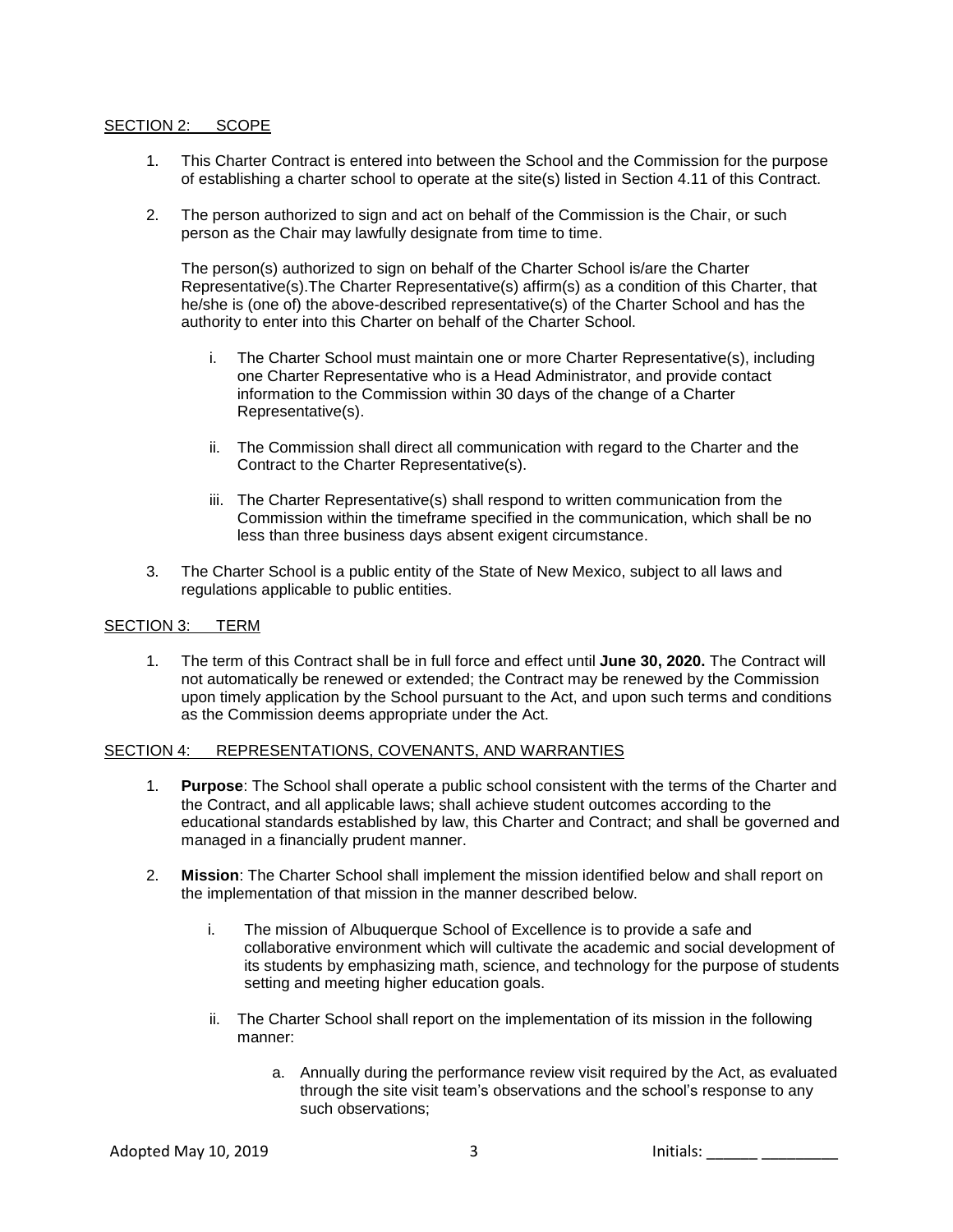- b. Annually through any mission specific goals identified in the School's Performance Framework, Attachment A, incorporated herein by reference; and
- c. At renewal, in the event that the School applies to the Commission for renewal, through a narrative in the renewal application.
- 3. **Enrollment Cap and Authorized Grade Levels**: The School is authorized to serve no more than 1199 students in grades  $K - 12$ .
	- i. The School may make modifications as to the number of students in any particular grade, and number of students within a class to accommodate staffing decisions that are consistent with the School's programmatic needs; except that, nothing in this Contract shall give the School the authority to combine students from different grade levels into the same classroom unless the school's educational program explicitly provides for mixed grade or age education.
	- ii. The School must annually, prior to beginning the annual enrollment process, establish the number of vacancies by grade level available for student enrollment in that year. That number will govern the enrollment throughout the school year.
	- iii. The School may not exceed the building capacity of the Facility, which is 1882.

#### 4. **Partner Organization or Management Company** (Intentionally omitted):

- i. The School has a legal relationship with \_\_\_\_\_\_ that is distinct from a relationship with a non-profit foundation described in 4.5 of this contract. The legal agreement governing the relationship between the School and \_\_\_\_\_\_\_ is included as Attachment B, incorporated herein by reference.
- ii. The legal agreement in Attachment B complies with all provisions of New Mexico law and the School is financially independent from\_\_\_\_\_\_. The School shall not make any changes to the document set out as Attachment B, or to its legal relationship and agreements with\_\_\_\_\_\_ without the approval of the Commission and the Department, which approval shall not be unreasonably withheld.
- iii. The Commission, through its designees and the Department, shall be permitted to review the legal agreement and other relevant school documents and records to determine whether the legal relationship between the School and\_\_\_\_\_\_ complies with all provisions of New Mexico law, and to determine that the School is financially independent from Fig.

#### 5. **Relationship with a Non-Profit Foundation** (Intentionally omitted)

- i. The school has a relationship with a state on-profit foundation the primary purpose of which is to provide financial support to the school or leases the facility for the charter school
- ii. The legal agreement or Memorandum of Understanding governing the relationship between the School and the foundation is Attachment C, incorporated herein by reference.
- iii. The identity of the Board of Directors and Executive Director of foundation with a conflict of interest disclosure from each are provided in Attachment C.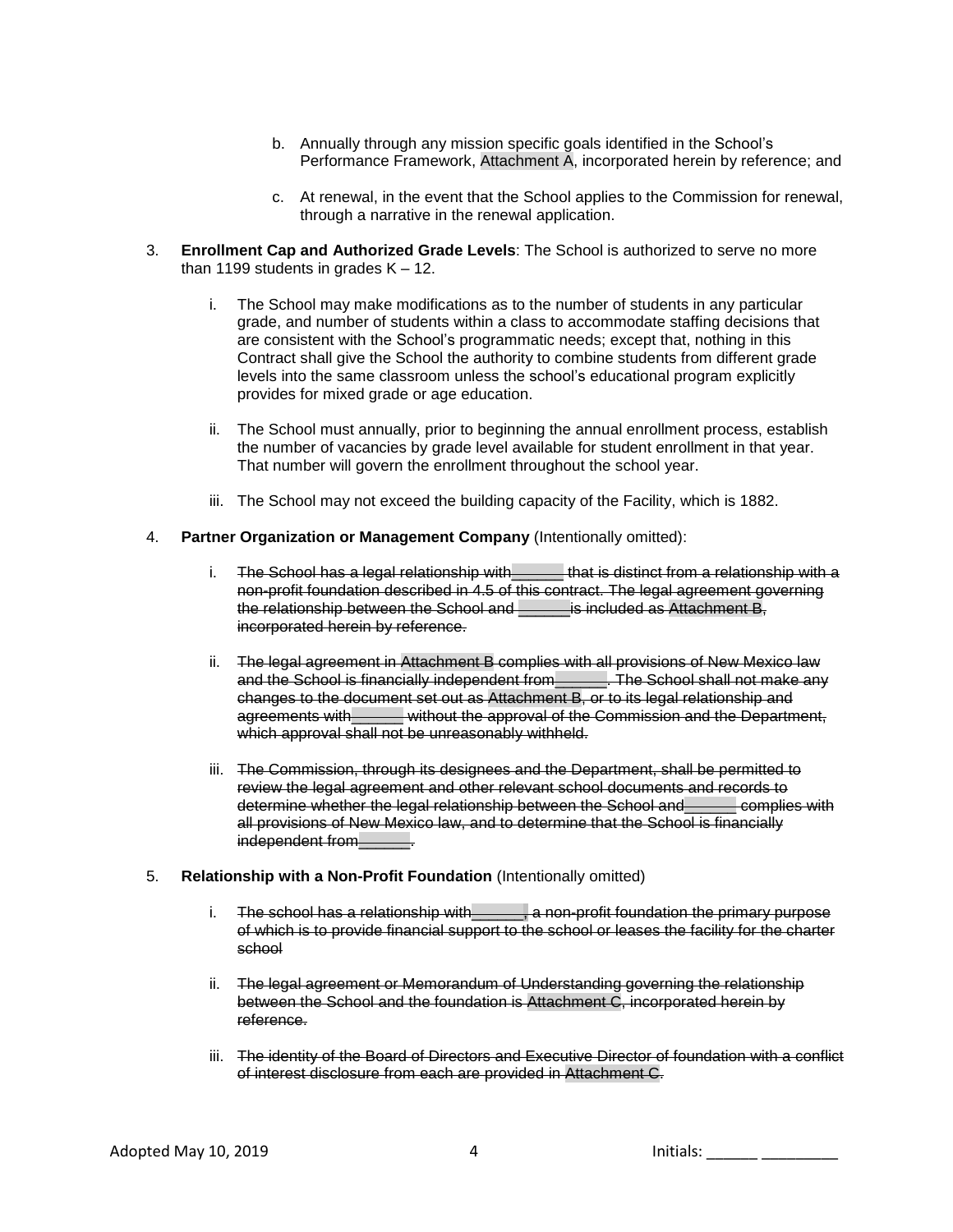- 6. **Comprehensive Educational Program of the School**: The School's educational program shall be as described below:
	- i. The educational philosophy of ASE is that school exists for the welfare and dignity of the child. Education at ASE is student-centered and each child is recognized as a unique individual with unique interests, needs, and abilities. ASE aims to develop responsive, productive, and civic-minded youth by inspiring them to follow their dreams while making the world a better place for themselves and others. The purpose of ASE is to foster productive attitudes toward work, family, and community. When students have a positive attitude toward school and community, their perception of "school" transforms. This will be evidenced via character education, civic clubs, teacherstudent mentorship, Phoenix Guides, and various family night activities. Teachers are required to provide an afterschool club, as indicated on teacher annual expectation agreements.
	- ii. ASE focuses on core knowledge and essential skills so that children may achieve the mastery upon which further learning will be built. ASE is a college preparatory charter school focusing on math, science, and technology. Members of the ASE believe that excelling in math and science prepares youth to succeed in college, the workplace and the 21st century. Our vision is to enable students to succeed in school and have options to enter math, science and engineering careers. The school requires all students (grades 1-12) to complete a science fair project each year. Teachers are required to provide afterschool tutoring, as indicated on teacher and student schedules.
	- iii. Albuquerque School of Excellence's school model is rigorous (prepares students for college), relevant (reinforces math and science skills) and is underpinned by a tight web of relationships (a strong culture reinforced by teachers and parents). ASE utilizes technology across all of these dimensions to reinforce its school model and curriculum. Student achievement/outcome is built on 3 core principles within the school model:
		- a. a challenging math and science curriculum supported by theory;
		- b. a focus on assessment; and

c. a culture of constructive competition, self-discipline, and parental engagement. High school student transcripts reflect completion of AP classes and dual credit courses. Students participate in school trips to college campuses in grades 8 -12. Each classroom is themed after a specific college. Students in grades 1 – 6 are introduced to college culture and complete projects and activities based on a specific college.

## 7. **Governance**:

- i. The School shall be governed by a governing body in the manner set forth in the governing body's bylaws, Attachment D, incorporated herein by reference.
- ii. The School's Governing Body shall have at least five members at all times; the number of Governing Body Members shall be specified in the bylaws.
- iii. The School shall notify the Commission of all changes in membership within 30 days of the change.
- iv. The Charter School shall either replace any member who is removed or who resigns, or close the position in conformity with its bylaws, within 45 days of removal, resignation or closure.
- v. No member of the Governing Body shall serve on the governing body of another charter